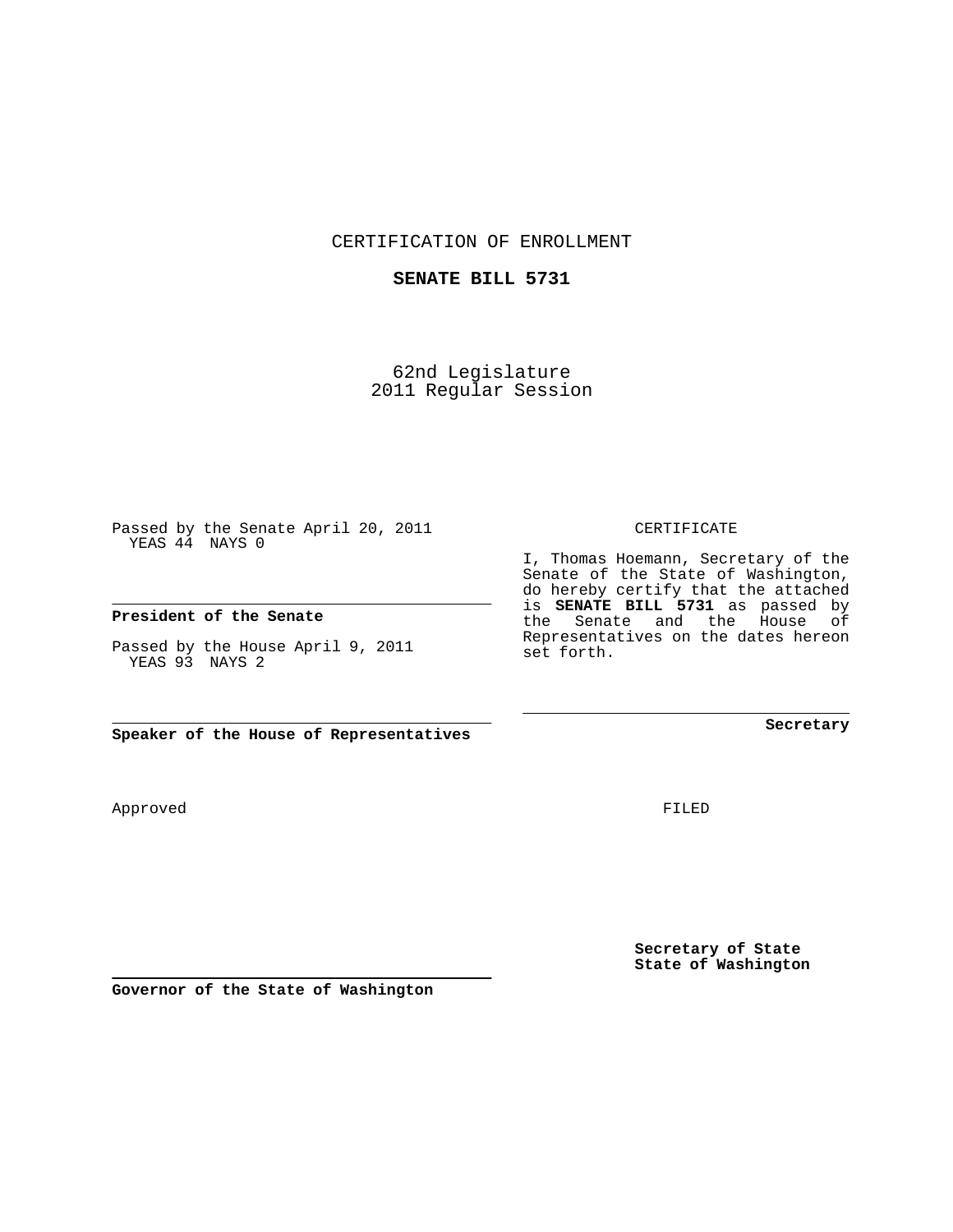## **SENATE BILL 5731** \_\_\_\_\_\_\_\_\_\_\_\_\_\_\_\_\_\_\_\_\_\_\_\_\_\_\_\_\_\_\_\_\_\_\_\_\_\_\_\_\_\_\_\_\_

\_\_\_\_\_\_\_\_\_\_\_\_\_\_\_\_\_\_\_\_\_\_\_\_\_\_\_\_\_\_\_\_\_\_\_\_\_\_\_\_\_\_\_\_\_

## AS AMENDED BY THE HOUSE

Passed Legislature - 2011 Regular Session

**State of Washington 62nd Legislature 2011 Regular Session**

**By** Senators Chase, Kastama, Shin, and Conway

Read first time 02/09/11. Referred to Committee on Economic Development, Trade & Innovation.

 1 AN ACT Relating to Washington manufacturing services; and amending 2 RCW 24.50.010.

3 BE IT ENACTED BY THE LEGISLATURE OF THE STATE OF WASHINGTON:

 4 **Sec. 1.** RCW 24.50.010 and 2006 c 34 s 2 are each amended to read 5 as follows:

 6 (1) Washington manufacturing services is organized as a private, 7 nonprofit corporation in accordance with chapter 24.03 RCW and this 8 section. The mission of the ((eenter)) corporation is to operate a 9 modernization extension system, coordinate a network of public and 10 private modernization resources, and stimulate the competitiveness of 11 small and midsize manufacturers in Washington.

12 (2) ((Washington manufacturing services shall)) The corporation 13 must be governed by a board of directors. A majority of the board of 14 directors shall be representatives of small and medium-sized 15 manufacturing firms and industry associations, networks, or consortia. 16 The board ((shall)) must also include at least one member representing 17 labor unions or labor councils and, as ex officio members, the director 18 of the department of ((community, trade, and economic development))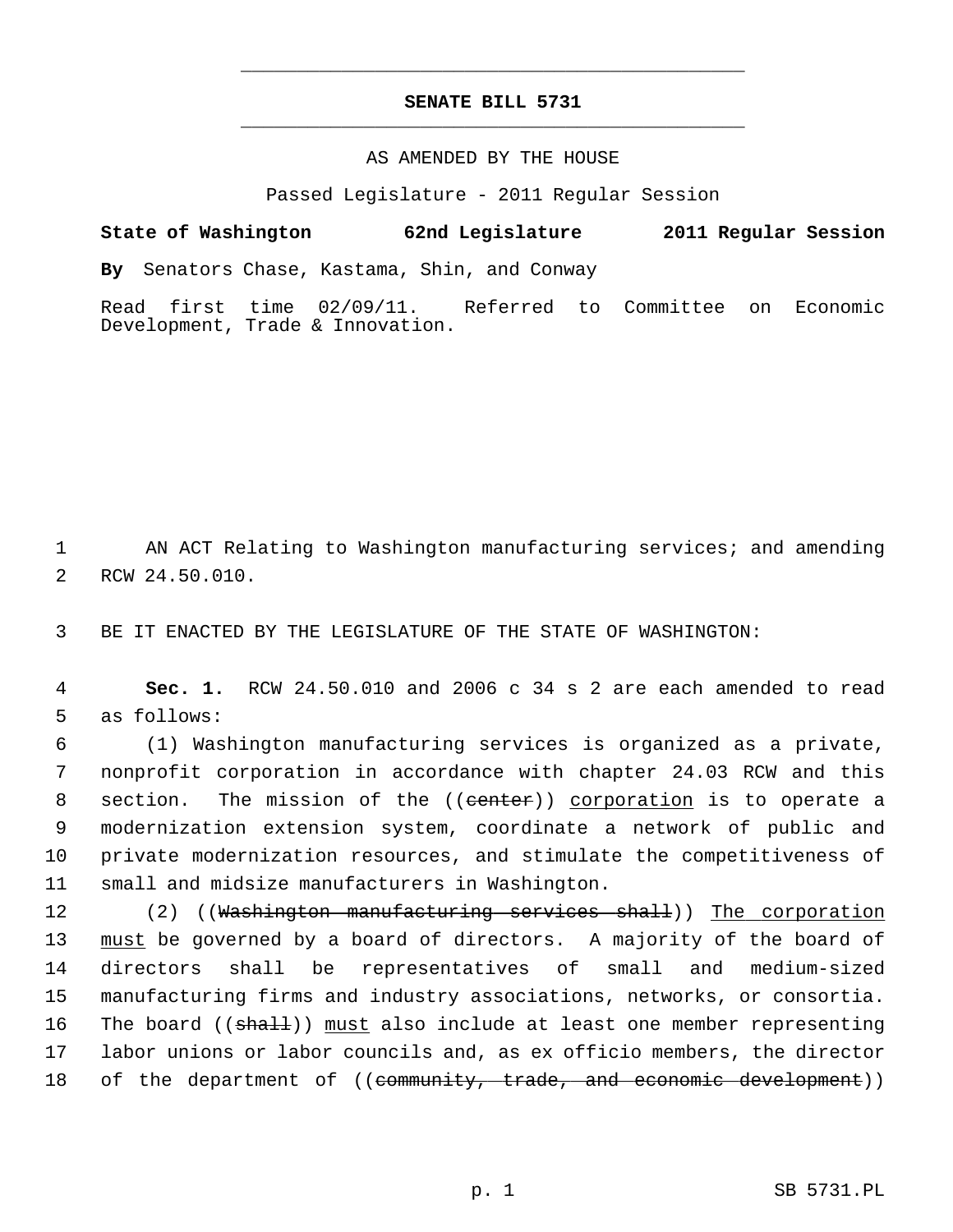1 commerce, the executive director of the state board for community and 2 technical colleges, and the director of the workforce training and 3 education coordinating board, or their respective designees.

4 (3) ((Washington manufacturing services)) The corporation may be 5 known as impact Washington and may:

 6 (a) Charge fees for services, make and execute contracts with any 7 individual, corporation, association, public agency, or any other 8 entity, and employ all other legal instruments necessary or convenient 9 for the performance of its duties and the exercise of its powers and 10 functions under this chapter; and

11 (b) Receive funds from federal, state, or local governments, 12 private businesses, foundations, or any other source for purposes 13 consistent with this chapter.

14 (4) ((Washington manufacturing services shall)) The corporation 15 must:

16 (a) Develop policies, plans, and programs to assist in the 17 modernization of businesses in targeted sectors of Washington's economy 18 and coordinate the delivery of modernization services;

19 (b) Provide information about the advantages of modernization and 20 the modernization services available in the state to federal, state, 21 and local economic development officials, state colleges and 22 universities, and private providers;

23 (c) Collaborate with the Washington quality initiative in the 24 development of manufacturing quality standards and quality 25 certification programs;

26 (d) Collaborate with industry sector and cluster associations to 27 inform import-impacted manufacturers about federal trade adjustment 28 assistance funding;

29 (e) Serve as an information clearinghouse and provide access for 30 users to the federal manufacturing extension partnership national 31 research and information system; and

32  $((\text{+e})^*)$  (f) Provide, either directly or through contracts, 33 assistance to industry or cluster associations, networks, or consortia, 34 that would be of value to their member firms in:

35 (i) Adopting advanced business management practices such as 36 strategic planning and total quality management;

37 (ii) Developing mechanisms for interfirm collaboration and 38 cooperation;